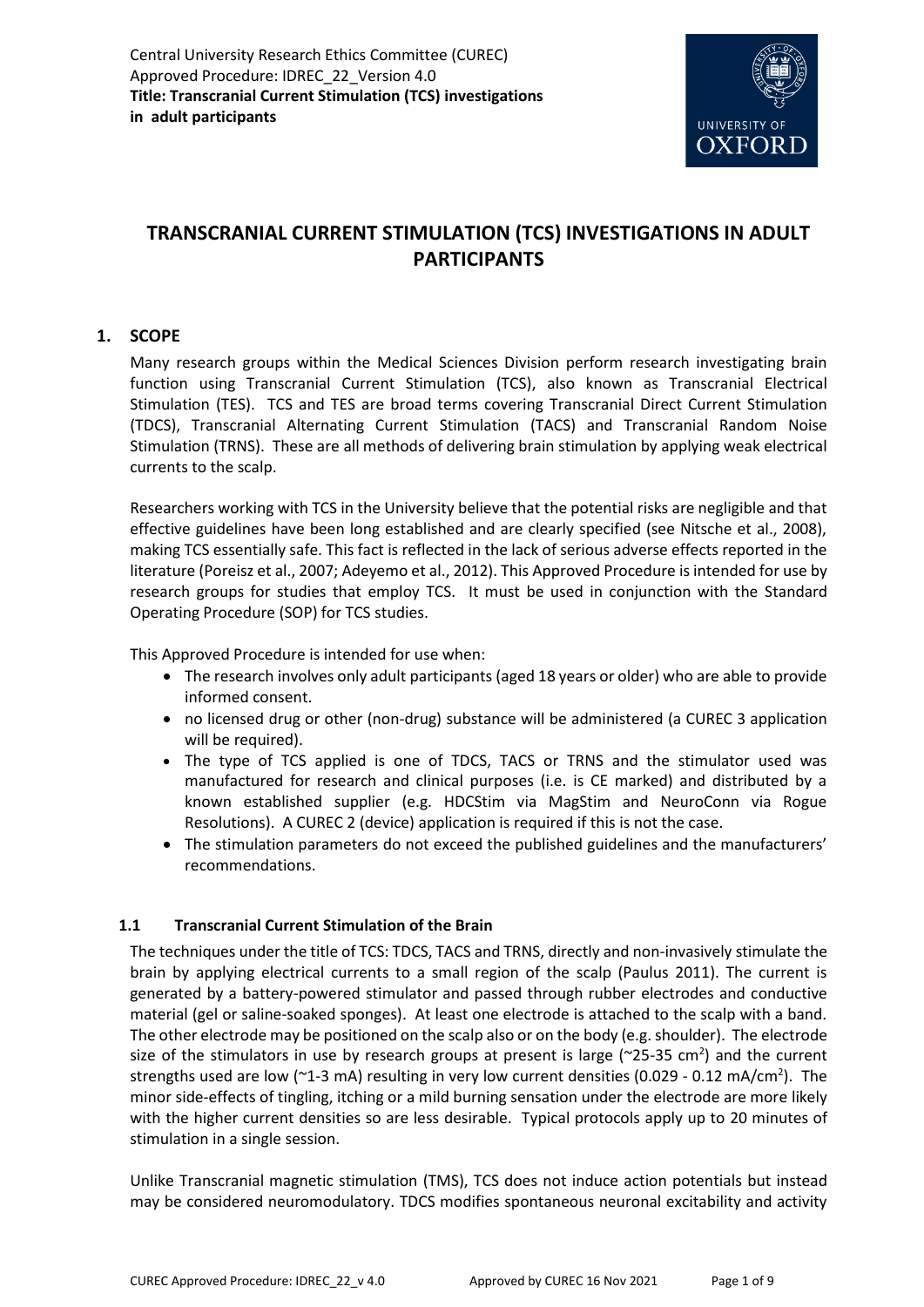by tonic de- or hyper-polarisation of resting membrane potential (Nitsche et al 2008). The effects of TDCS depend upon the polarity, duration and intensity of the stimulation. TACS and TRNS are normally used to interfere with, induce or entrain the on-going oscillatory activity of neuronal populations, but can induce neuroplastic effects similar to TDCS if applied in an appropriate manner.

#### **1.2 Types of transcranial current stimulation**

### *(i) TDCS*

TDCS alters spontaneous cortical activity, and involves passing a weak electric current in the order of 1-2 mA through the skull and the underlying cortex via electrodes attached to the scalp. The active electrode is placed over the target region (e.g., motor cortex) and the reference electrode is placed in task neutral position (e.g., over the contralateral supraorbital ridge). The polarity of the current flow induces a focal, prolonged but reversible change in the excitability of the stimulated brain area. Anodal TDCS (where the positive electrode is placed over the target region) increases excitability; cathodal TDCS (where the negative electrode is placed over the target) decreases excitability. 'Sham' stimulation is often used as a control condition, where the current is applied for a sufficiently brief duration to avoid any change in cortical excitability (up to 30 seconds), but long enough to produce the transitory sensation on the skin associated with TDCS. Sham stimulation allows the participants to perform tasks 'blind' to (i.e. unaware of) whether they are being stimulated. TDCS studies carried out under this Approved Procedure will use current strengths not exceeding 2mA, electrode sizes not smaller than 3cm<sup>2</sup> and the duration of stimulation in a single session will not exceed 30 minutes.

### *(ii) TACS and TRNS*

The mechanism by which TACS influences brain activity differs from TDCS: TACS works by interfering with, inducing or entraining the oscillations of cortical networks (Kuo & Nitsche 2012). The delivery of both TACS and TRNS uses the same experimental set up as described above for TDCS, with stimulating and reference electrodes; though the reference electrode is often placed away from the brain, for example on the trapezius muscle (shoulder). In TACS and TRNS, however, both electrodes can be used to stimulate either in homologous locations bilaterally or at different regions simultaneously. TACS and TRNS studies carried out under this Approved Procedure will use peak-topeak amplitudes of the current that do not exceed 4mA, electrode sizes not smaller than 3cm<sup>2</sup> and the duration of stimulation in a single session will not exceed 30 minutes.

Depending on the frequency of stimulation, TACS can modulate the activity of the brain area targeted by inducing, entraining or interfering with its intrinsic oscillatory activity (Ruffini et al., 2011). This important feature of TACS has enabled experimenters to modify both motor and sensory responses with frequency-specific results (Joundi et al., 2012; Feurra 2011a, b).

TRNS can be used to stimulate a region with a current that varies randomly in time. Such stimulation can induce excitability that lasts up to 60 minutes per 10 minutes of stimulation. TRNS can also be used to disrupt neural rhythms (Paulus 2011). Because of this it is sometimes required to match the frequency content of TRNS to TACS. For example, high-frequency filtered noise can be generated by high-pass filtering random noise below 100 Hz to produce a noise stimulation without frequencies below 100 Hz.

Based on the parameters specified above, which have been used in previous studies without the report of adverse effects (e.g. for reviews see Filmer et al., 2015; Horvath et al., 2015), the current density for TDCS/TACS/TRNS should not be higher than 0.67mA/cm<sup>2</sup> and the charge density should not exceed 800C/cm<sup>2</sup>.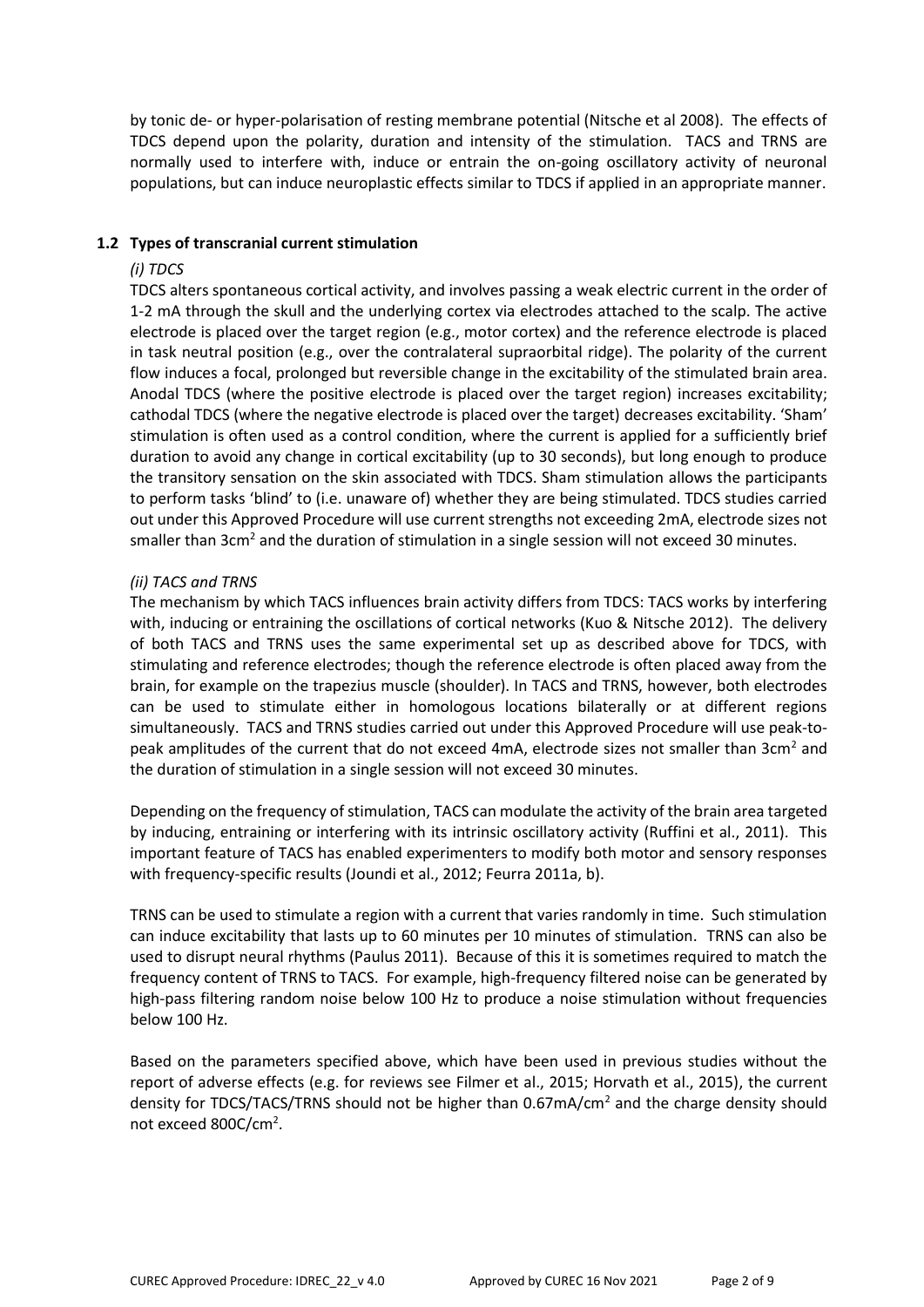### **1.3 TCS Experiments**

What varies between studies, other than the type, intensity and duration of stimulation, is the specific brain region stimulated, the nature of the cognitive tasks that participants may be asked to perform and the measurement techniques that are used. This Approved Procedure is intended to cover the three types of TCS described above used in association with behavioural tests. Please note that behavioural tests that include stimuli selected for their influence on affective state require CUREC-2 submission.

### **1.4 Combining TCS with EMG**

Surface electromyography (EMG) non-invasively evaluates and records the electrical activity produced by skeletal muscles. Some TCS studies may incorporate simultaneous EMG to measure muscle activity (usually from the hands/arms or lips), as this may be a useful gauge of cortical excitability. Simultaneous surface EMG and TCS are permitted under this Approved Procedure. EMG measures activity of muscles at the surface of the skin by taping several electrodes (small silver discs) over these muscles.

### **1.5 Combining TCS with other methods or measurement**

TCS studies may also employ electroencephalography (EEG), magnetoencephalography (MEG), magnetic resonance imaging (MRI), and/or near-infrared spectroscopy (NIRS) to provide valuable insight into the nature of the cortical changes induced by TCS. Measurements using these methods may be made either on-line (i.e. during stimulation) or off-line (i.e. before and/or after stimulation) to determine the effects on brain areas stimulated and distal to the stimulation. EEG, MEG, MRI and NIRS are all covered by existing CUREC Approved Procedures (03, 08, 17 and 18 respectively).

Combining EEG, MEG, MRI and NIRS off-line with TCS delivered **off-line (i.e. before and/or after)** poses no additional risk than any of these procedures performed in isolation. This Approved Procedure can be used, therefore, for such studies in conjunction with another Approved Procedure.

TCS may be performed **simultaneously** with recordings made by NIRS with no increased risk to safety, so can be submitted as a CUREC 1 application. However, the combination of TCS **on-line** with simultaneous recordings made by EEG, MEG and MRI requires further consideration, as detailed in the separate Approved Procedures for EEG (03), MEG (08) and MRI (17). Studies that combine TCS simultaneously with Approved Procedures 03, 08 and 17 therefore require a CUREC 2 submission.

The combination of TCS with TMS, either off-line or on-line requires a CUREC 2 submission.

Most TCS paradigms aim to induce effects in cognitive functioning lasting beyond the period of stimulation. Therefore, participants' involvement in studies may last an entire morning/afternoon and measurements of effects may take place in sessions separated by hours, days, weeks or even months. For durations of stimulation that result in long-lasting after-effects (1 hour or more), an inter-session interval of 48 hours to 1 week is recommended (see Nitsche et al., 2008). This Approved Procedure does not cover studies aimed to induce stable changes in cortical function through repeated daily stimulation sessions (e.g. for 5-10 sessions), such studies require submission of a CUREC 2 application for ethics review.

Questionnaires other than the TCS safety form will be described in more detail in the CUREC application.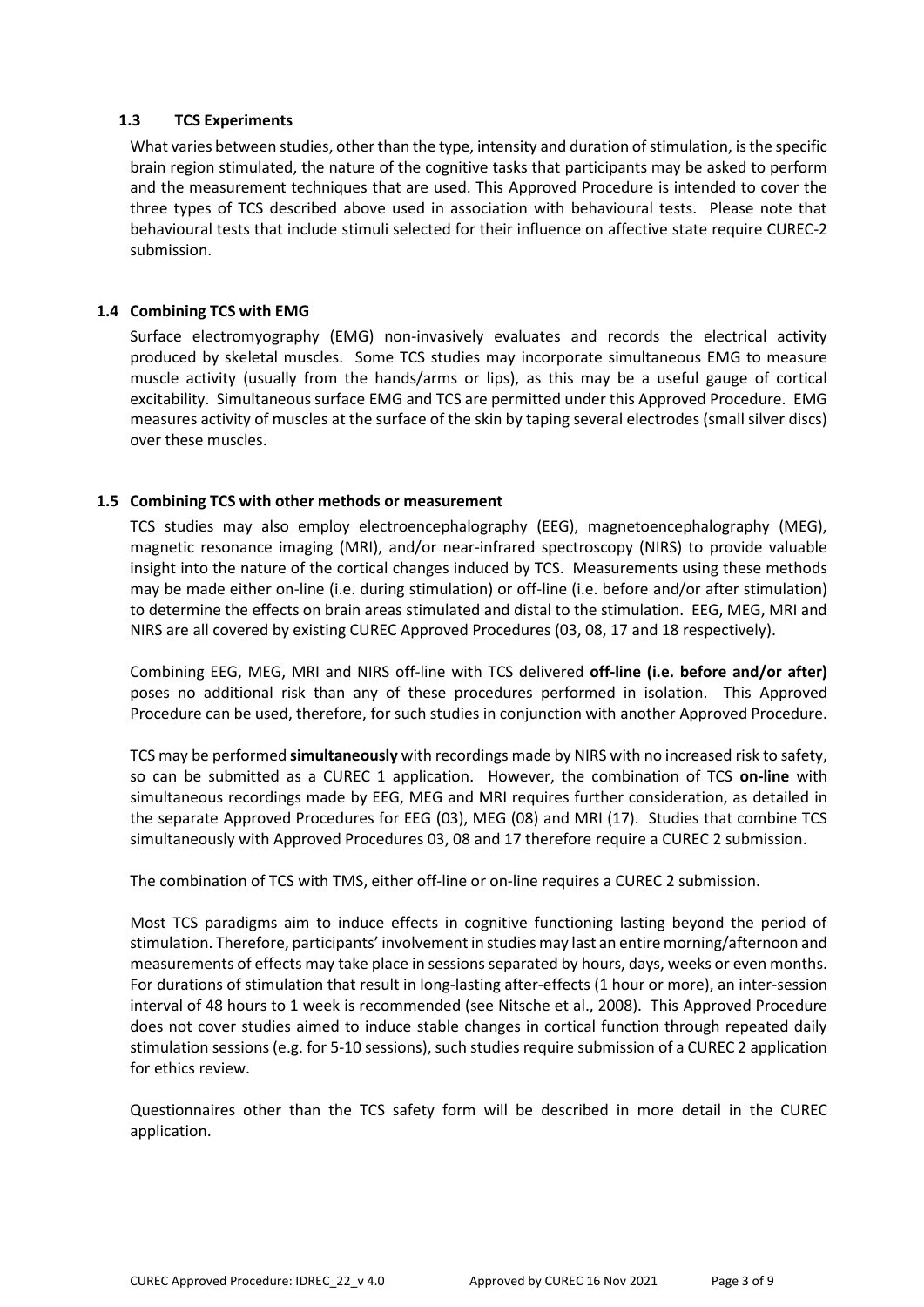### **1.6 References**

Adeyemo BO, Simis M, Macea DD, Fregni F. (2012) Systematic review of parameters of stimulation, clinical trial design characteristics, and motor outcomes in non-invasive brain stimulation in stroke. Front Psychiatry 3:88.

Feurra M, Paulus W, Walsh V & Kanai R (2011) Frequency specific modulation of human somatosensory cortex. Frontiers in Psychiology 13(2) 1-6

Filmer, H.L., Dux, P.E., and Mattingley, J.B. (2014). Applications of transcranial direct current stimulation for understanding brain function. Trends in Neurosciences *37*, 742-753.

Horvath, J.C., Forte, J.D., and Carter, O. (2015). Quantitative Review Finds No Evidence of Cognitive Effects in Healthy Populations From Single-session Transcranial Direct Current Stimulation (tDCS). Brain Stimulation *8*, 535-550.

Joundi RA, Jenkinson N, Brittain JS, Aziz TZ, Brown P.(2012) Driving oscillatory activity in the human cortex enhances motor performance. Curr Biol. Mar 6; 22(5):403-7.

[Kuo MF,](http://www.ncbi.nlm.nih.gov/pubmed?term=Kuo%20MF%5BAuthor%5D&cauthor=true&cauthor_uid=22956647) [Nitsche MA](http://www.ncbi.nlm.nih.gov/pubmed?term=Nitsche%20MA%5BAuthor%5D&cauthor=true&cauthor_uid=22956647) (2012) Effects of transcranial electrical stimulation on cognition. Clin EEG Neurosci. Jul; 43(3):192-9

Nitsche MA, Cohen LG, Wassermann EM, Priori A, Lang N, Antal A, Paulus W, Hummel F, Boggio PS, Fregni F, Pascual-Leone A (2008) Transcranial direct current stimulation: State of the art 2008. Brain Stimulation 1, 206-223.

Nitsche MA, Liebetanz D, Lang N, Anatal A, Tergau F, Paulus W. (2003) Safety criteria for transcranial direct current stimulation (tDCS) in humans. Clin Neurophysiol. 114(11): 2220-2

Paulus W (2011): Transcranial electrical stimulation (tES - TDCS; TRNS, TACS) methods. Neuropsychological Rehabilitation: An International Journal, 21:5, 602-617

[Poreisz C,](http://www.ncbi.nlm.nih.gov/pubmed?term=Poreisz%20C%5BAuthor%5D&cauthor=true&cauthor_uid=17452283) [Boros K,](http://www.ncbi.nlm.nih.gov/pubmed?term=Boros%20K%5BAuthor%5D&cauthor=true&cauthor_uid=17452283) [Antal A,](http://www.ncbi.nlm.nih.gov/pubmed?term=Antal%20A%5BAuthor%5D&cauthor=true&cauthor_uid=17452283) [Paulus W.](http://www.ncbi.nlm.nih.gov/pubmed?term=Paulus%20W%5BAuthor%5D&cauthor=true&cauthor_uid=17452283) (2007) Safety aspects of transcranial direct current stimulation concerning healthy participants and patients. Brain Res Bull. 72(4-6):208-14.

Ruffini G, Wendling F, Merlet I, Molaee-Ardekani B, Mekonnen A, Salvador R, Soria-Frisch A, Grau C, Dunne S & Miranda P.C (2012) Transcranial Current Brain Stimulation (TCS): Models and Technologies. IEEE Trans Neural Syst Rehabil Eng.

Terney D, Chaieb L, Moliadze V, Antal A, Paulus W (2008) Increasing Human Brain Excitability by Transcranial High-Frequency Random Noise Stimulation The Journal of Neuroscience 28(52):14147– 14155

### **2. TRAINING OF RESEARCH STAFF**

The Oxford Non-invasive Brain Stimulation research community have developed a set of Standard Operating Procedures (SOPs) that must be adhered to by researchers using this Approved Procedure. All TCS operators are trained in TCS and undergo regular (at least every two years) resuscitation first aid training. TCS is administered in the presence of experienced researchers. An experienced researcher is defined as the Principal Investigator (PI) or person delegated this responsibility by the PI. It is expected that an experienced researcher would be a graduate who has had supervised experience of TCS research for a minimum of 10 sessions and who has attended safety training and basic life support training in the past two years. In addition, basic training and safety talks on TCS are available on demand from researchers in the Department of Experimental Psychology and WIN Centre. New researchers are advised to attend this training before administering TCS under the supervision of an experienced researcher.

## **3. METHODS FOR RECRUITING PARTICIPANTS**

Potential participants will be identified by one of the methods outlined on the CUREC application. When a potential participant registers interest, further information (prepared using the associated template information sheet) will be sent, together with details as to how to confirm they would like to take part.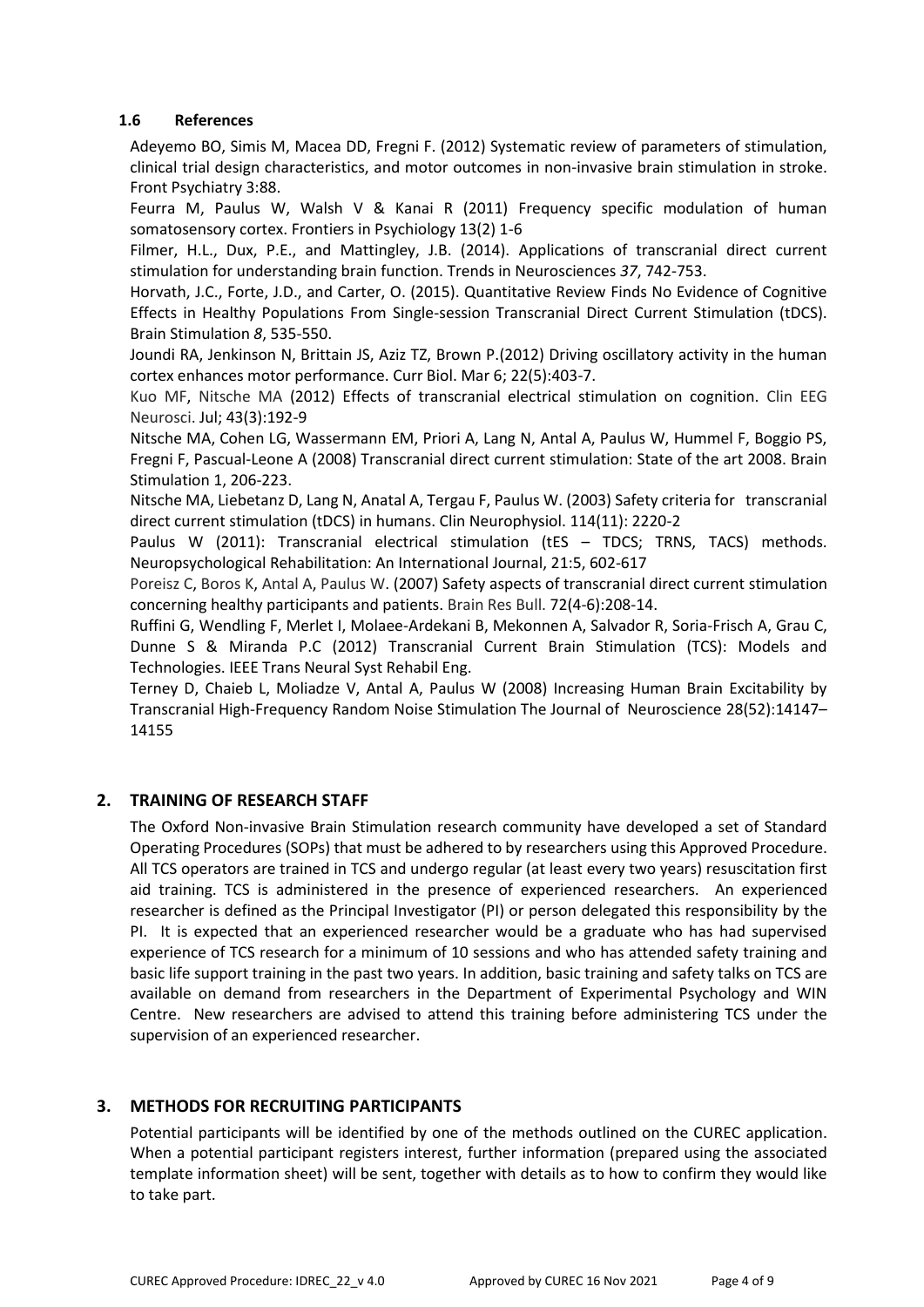### **4. INFORMATION PROVIDED TO PARTICIPANTS**

The information provided should be appropriate to your specific research and presented in an accessible way. If there is not enough information, potential participants might not be able to make an informed decision. On the other hand, if the information sheet is too long or unclear (e.g. through using overly-technical language) they might not read it properly or it could deter them from taking part. Most word-processing packages provide readability statistics for a document, and one should aim for a 12-year-old (Year 7) reading level for adults.

Please refer to, and use, the template **[Information Sheet](http://researchsupport.admin.ox.ac.uk/governance/ethics/resources/ap#collapse2-8) associated with this Approved Procedure**

### **5. CONSENT OF PARTICIPANTS**

Written consent will be obtained from all participants using the **Consent Form associated with this Approved Procedure.**

Written consent will be obtained from all participants on the day of the first session, following a suitable (at least 24 hour) period during which they will have had an opportunity to read the Information Sheet and discuss their participation with others and with the researchers. An experienced researcher will answer any and all questions before consent is obtained. Consent will be taken by a member of the research team who has appropriate training, as confirmed by the Principal Investigator. Participants will be reminded that they are able to change their mind and withdraw from the research at any point without penalty. Vulnerable populations or participants who are unable to provide informed consent in English are not covered by this Approved Procedure.

Copies of the signed consent forms will be provided to the participants along with the information sheet. The originals, along with the TCS safety questionnaires administered before every session, will be kept in the files of the researchers.

Please also see CUREC's [guidance on the informed consent process.](http://researchsupport.admin.ox.ac.uk/governance/ethics/resources/consent)

### **6. COMPENSATION**

Compensation (either financial or in kind) may be offered to participants for their time and travel expenses. Some studies (for example, those investigating reward processing) may offer a performance-related reward. Individual proposals will detail the value (if any) of compensation to be offered. Compensation is limited to the time and inconvenience incurred as well as reasonable travel expenses.

Consideration should be given to how and when participants are told about any recompense. Participant information sheets and recruitment materials should state that recompense will be made so that potential participants are not discouraged from participating by the associated costs. As a general rule, recruitment material should not state the value. However, if this is necessary (e.g. it is a requirement of a third-party recruiter), advertisements must not emphasise the value of the payment (for example, through the use of formatting). Further guidance is available within CUREC's Best [Practice Guidance 05 on Payments and incentives in research.](https://researchsupport.admin.ox.ac.uk/governance/ethics/resources/bpg)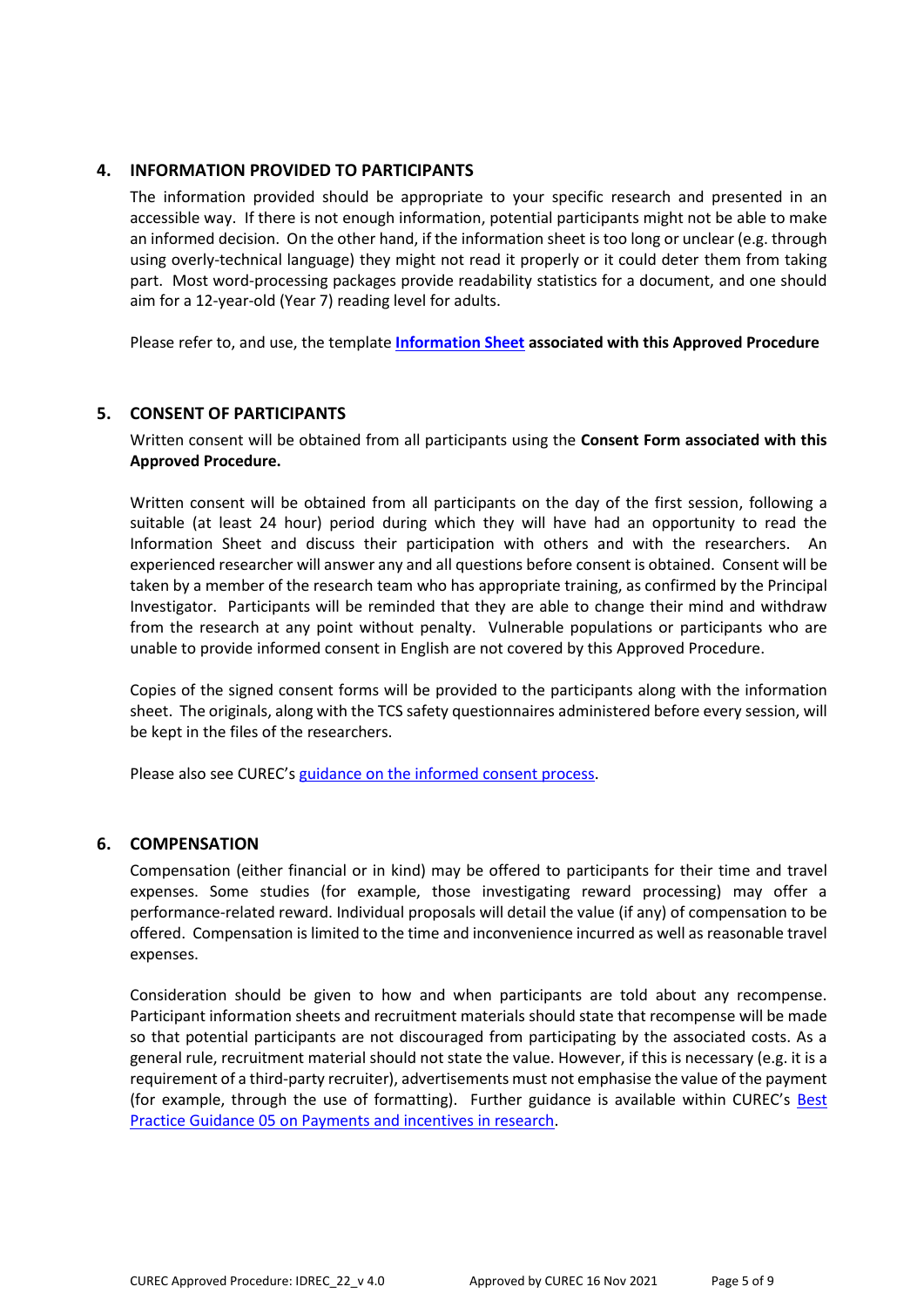### **7. POTENTIAL RISKS TO PARTICIPANTS/RESEARCHERS/OTHERS AND WHAT WILL BE DONE TO MINIMISE**

#### *Risks to participants*

#### *i) Potential adverse reactions to TCS*

Large meta-analyses of the adverse effects of TCS have shown there to no serious adverse effects reported for TCS (Poreisz et al., 2007; Adeyemo et al., 2012). Additionally, safety studies have been undertaken for frequently used TCS protocols. When the stimulation parameters used in these protocols were tested they did not: (a) cause heating effects under the electrode; (b) elevate serum levels of neuron-specific enolase (NSE), which is a sensitive marker of neuronal damage; or (c) result in changes of diffusion-weighted or contrast-enhanced MRI brain scans, or cognitive distortion. Moreover, the protocols examining TCS were tested in more than 2000-3000 participants in laboratories worldwide with no serious side effects, except for a slight itching or tingling under the electrode, and seldom-occurring headache, fatigue, and nausea. It is also possible that longer-lasting protocols are safe, because stimulation of up to 50 minutes did not cause either cognitive or emotional disturbances in participants. Therefore, there are no significant safety issues with TCS when it is carried out within the standard parameters.

With respect to the skin contact, there is the risk of electrochemically-produced toxins and electrode dissolution products at the electrode tissue interface. The use of water-soaked sponge electrodes should minimize any chemical reactions at the interface; however, daily TCS was reported to cause clinically significant skin irritation under the electrodes in some individuals. Participants should therefore be interviewed for the existence of skin diseases and the condition of the skin under the electrodes should be inspected before and after stimulation. Researchers will inform participants of the likely irritation caused in sensitive individuals and assess on a case-by-case basis whether to proceed with the experiment. Proneness to skin reactions is not a contra-indication.

Because TCS neither causes epileptic seizures nor reduces the threshold for induced seizures in animals, seizures do not appear to be a risk for participants. However, this may not be true for patients with epilepsy. As a result, for TCS studies, general exclusion criteria available for electrical and magnetic stimulation apply: participants should be free of unstable medical conditions, or any illness that may increase the risk of stimulation, for example, neurological diseases such as epilepsy or acute eczema under the electrodes. Please refer to the enclosed, Appendix-4 TCS Safety Screening Questionnaire for a complete list of contraindications. Furthermore, participants should have no metallic implants near the electrodes. They should be informed about the possible side effects of TCS, such as headache, dizziness, nausea, and an itching sensation as well as skin irritation under the electrodes.

#### *ii) Discomfort:*

At the beginning of stimulation, participants are likely to perceive a slight itching sensation under the sponge electrode. Also, instantaneous making or breaking of the simulating circuit results in alternating current transients that can cause neuronal firing. For electrodes near the eyes, this can result in brief retinal phosphenes, or a startle-like response if the reference electrode is located off the head. Ramping the current up and down at the beginning and end of stimulation respectively can eliminate these effects. This can also help to prevent dizziness or vertigo, which is occasionally reported after stimulation. Electrodes above the mastoids, sometimes used for galvanic stimulation of the vestibular system may result in sensations of nausea.

### *iii) Cumulative effects of brain stimulation*

The risk associated with stimulation over repeated sessions does not exceed the minimal risks associated with a single session, excluding the possibility of skin irritation. Nevertheless, the risks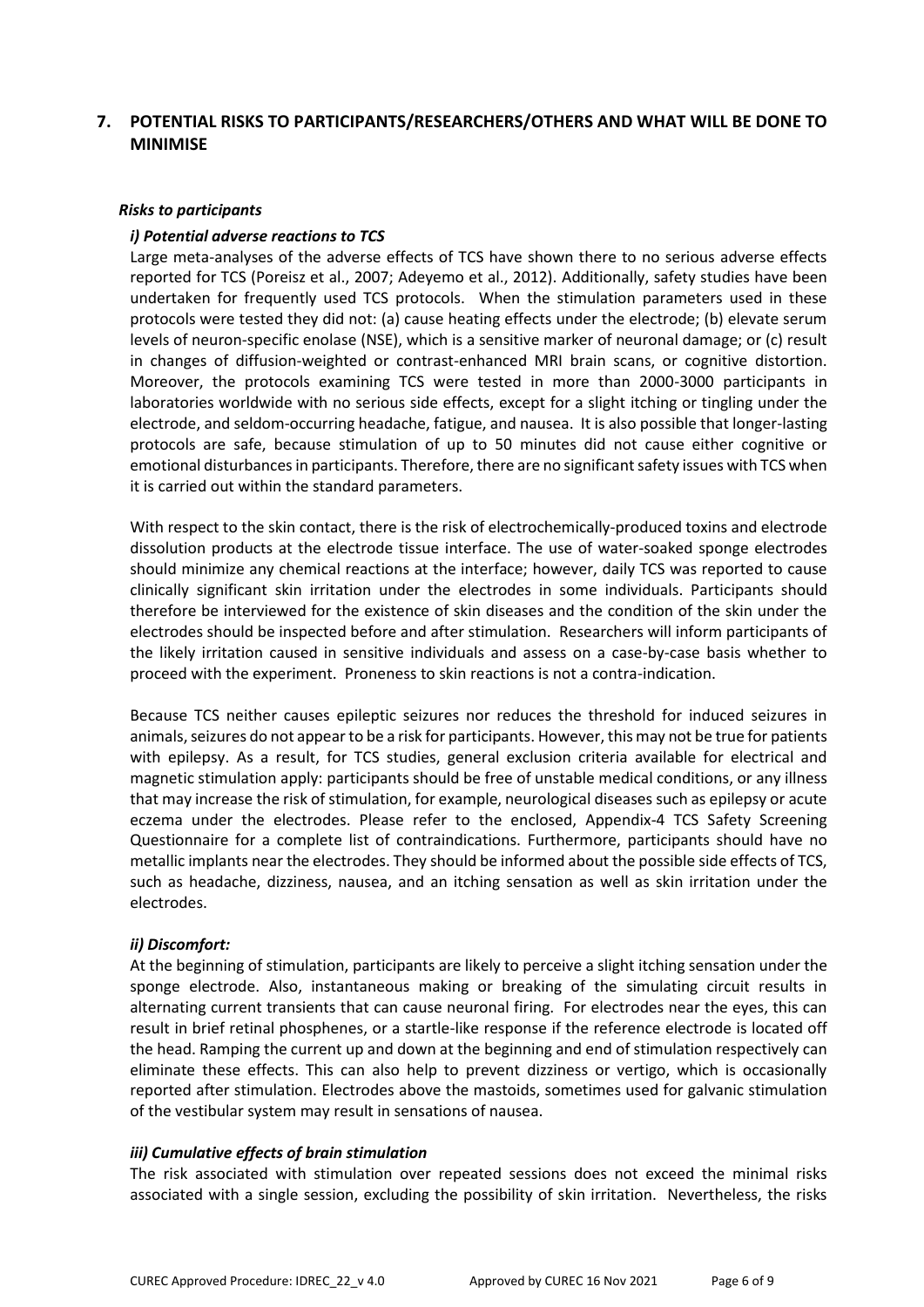associated with interactions between brain stimulation studies (TMS and TCS) need to be considered. We wish also to have consistent information regarding participation in both kinds of brain stimulation. For this reason, we recommend that a participant should participate in different brain stimulation experiments on no more than two consecutive days and no more than four sessions in a month. While no guideline has been provided for a "cooling-off" period between stimulation sessions, some have suggested it to be between 48 hours to one week after stimulation. We recommend that the period of abstinence between different brain stimulation experiments would be at least one week. Exceptions to these recommendations are anticipated for studies aimed to induce stable changes in cortical function through repeated sessions (e.g. for 5-10 sessions). Such "training" or "treatment" studies are not covered by this Approved Procedure and will require separate CUREC 2 submission.

### *TCS risks to researchers*

There are no known risks to researchers associated with administering TCS.

### **8. MONITORING AND REPORTING OF ADVERSE OR UNFORESEEN EVENTS**

In case of an adverse or unforeseen event, TCS is administered in rooms where telephones can be used to contact departmental First Aid Officers or the Emergency Services if required.

In the event of an unexpected emergency incident, such as a loss of consciousness, researchers will follow the pathways specified in their basic life support training and departmental risk assessments / SOPs. Basic life support training includes thresholds for lengths of seizures and loss of consciousness before involving emergency services. In the case of a participant who is unresponsive, BLS training includes CPR, so researchers should begin resuscitation before calling emergency services. In all instances, participants should be protected from further injury.

Adverse or unforeseen events are reported to the departmental safety officer in the first instance and may be followed up by the University Safety officer if deemed necessary. The Research Ethics Committee will also be notified of such events. In line with the published guidelines (Rossi et al., 2009) for TMS, in the case of a seizure that is possibly related to a TCS session, details should be forwarded to the editor of the journal *Brain Stimulation.*

### **9. COMMUNICATION OF RESULTS**

Results may be written up for publication in peer-reviewed scientific journals, presented at scientific conferences (in abstract or presentation formats), submitted as part of course degrees and may form part of grant applications. In all cases, published results should be anonymised and not contain any data that could be linked to the participants.

### **10. MANAGEMENT OF INCIDENTAL FINDINGS**

We do not foresee that participation in TCS studies is likely to reveal information about health problems or risks. In the unlikely event that this occurs we will follow the guidelines below. Some studies may use validated questionnaires asking participants about state and trait anxiety and/or depression to interpret how these factors influence processing and perception of study stimuli. These questionnaires are not used for recruitment or screening purposes, however, if a researcher, as a result of these questionnaires, has concerns that a participant may have an undiagnosed psychiatric condition that is causing distress, CUREC guidance (BPG 08) will be followed. If the researcher has any concerns from the answers to questionnaires, or the EMG traces, they will seek advice from the Principal Investigator who may discuss in greater detail with the participant and/or offer the opportunity to speak with a senior clinical researcher if they are not clinically trained themselves.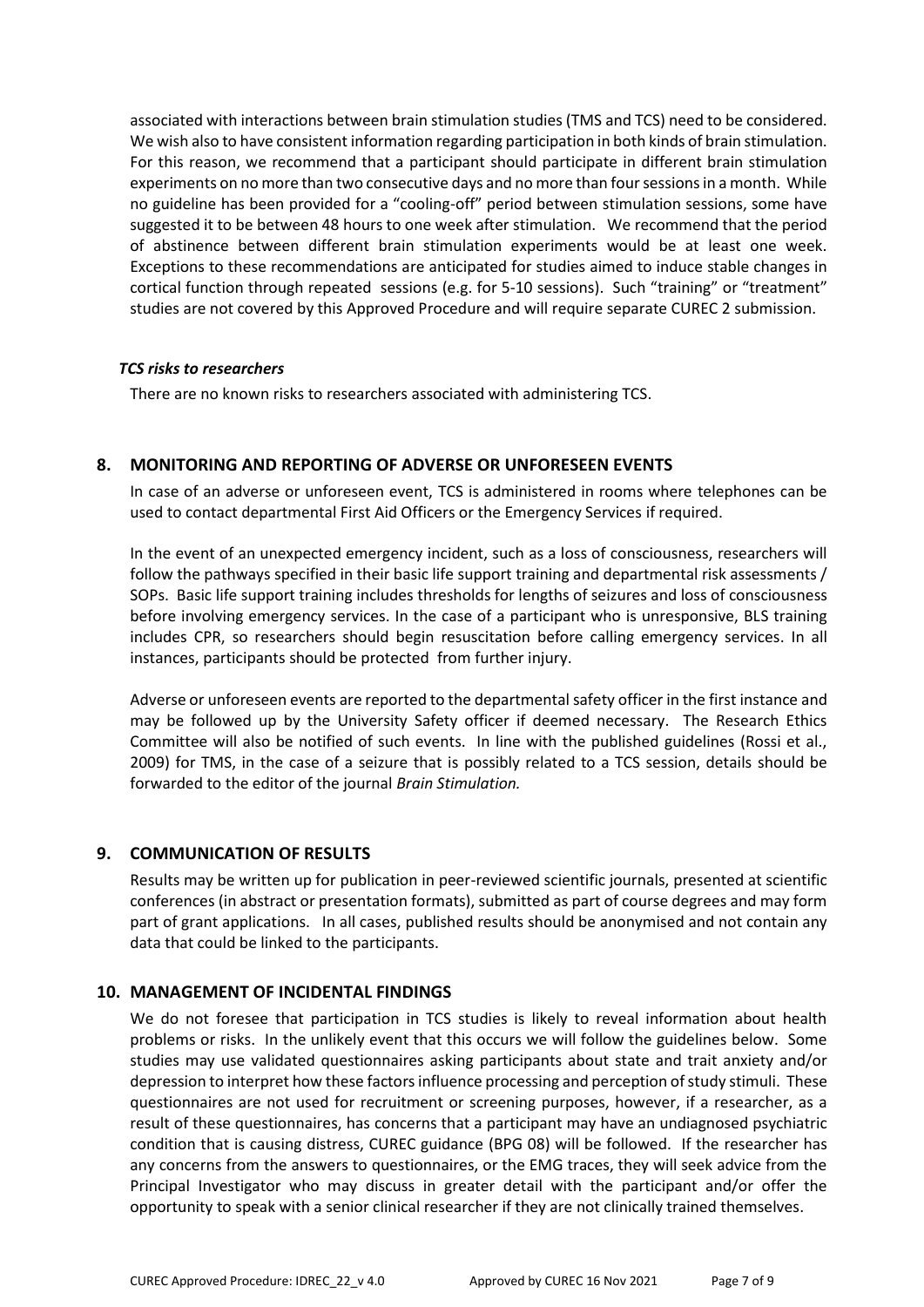### **11. DATA MANAGEMENT AND PROTECTION**

The research must be conducted in accordance with the [University's Policy on the](hhttps://researchdata.ox.ac.uk/university-of-oxford-policy-on-the-management-of-data-supporting-research-outputs/) Management of [Data Supporting Research Outputs;](hhttps://researchdata.ox.ac.uk/university-of-oxford-policy-on-the-management-of-data-supporting-research-outputs/) CUREC's [Best Practice Guidance 09](https://researchsupport.admin.ox.ac.uk/governance/ethics/resources/bpg) on Data collection, [protection and management;](https://researchsupport.admin.ox.ac.uk/governance/ethics/resources/bpg) and Research Data Oxford's [guidance on data backup, storage and](https://researchdata.ox.ac.uk/home/managing-your-data-at-oxford/storage-and-backup)  [security.](https://researchdata.ox.ac.uk/home/managing-your-data-at-oxford/storage-and-backup)

Participants' informed consent must be obtained for participation in the study, which includes the collection, storage and retention of all data related to the study. Directly identifiable personal information held by the research team (such as contact details, consent forms and screening forms, which include name or other identifiers) must be held securely - either in paper format in lockable filing cabinets with access only by the University researchers, or in a password-protected database, on an encrypted machine or on a protected server. These should be servers provided by the University where the risks and access have been professionally managed. Other servers will require security assessment by University Information Security. Other research data (e.g., EEG files, behavioural reaction time files, questionnaires) must be labelled with a code number rather than a name or initials, and accessed via a password- and firewall-protected server.

The keys linking personal details to the codes used to label other research data may be kept in paper format in lockable filing cabinets with access only by the researchers, or in a password protected spreadsheet on University approved servers. The keys should be kept separately from other study data. Such keys should be destroyed as soon as no longer needed, as should other personal data (with due regard to University and other guidelines on data retention, e.g. of consent forms).

Contact details may be retained after the end of the research where the participant agrees to be contacted for future studies. These should be held separately from the study data, and a copy of the consent form retained as evidence of agreement to be contacted. For participants who do not wish to be contacted in the future, contact details will be destroyed as soon as possible after completion of their research participation. Personal and research data may be viewed by regulatory bodies and designated individuals within the University of Oxford for the purposes of monitoring and auditing the research with the written consent of the participant.

Anonymised data may be shared with other research institutions, including researchers outside of the UK and the EU, for use in other and future research studies. For detail on anonymisation, please refer to the Information Commissioner's Office (ICO) Code of Practice - 'Anonymisation: managing [data protection risk](https://ico.org.uk/media/1061/anonymisation-code.pdf)', especially Appendix 2 and Annex 1.

Where data has been anonymised (all identifying information removed, including any linkage document), there is no limit as to how long this may be retained by the researchers. However, the period of retention should be stated on participant information.

### *Sharing of Data*

Research teams will be encouraged to make their data available for reuse and validation. In all cases, the data will be shared as openly as possible and as closed as necessary in order to protect the privacy of participants. Online repositories will be assessed by research teams for their appropriateness with regard to:

- the required treatment and de-identification of unique brain and biometric data in line with UK GDPR;
- control of how the data are accessed and re-used, including terms to protect the ongoing privacy of participants;